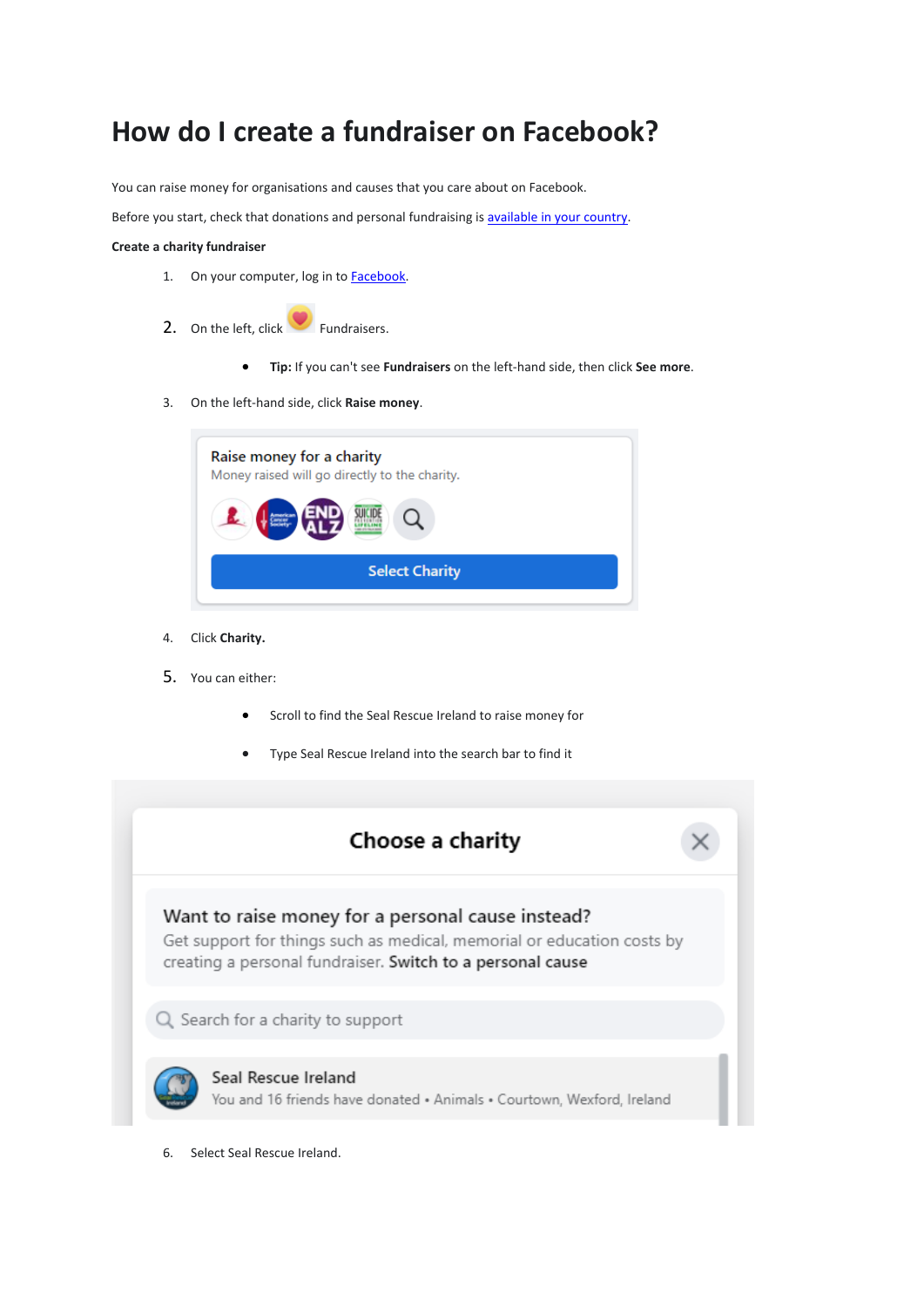## 7. On the left, enter:

- The goal amount of money that you want to raise
- The currency you want the funds to be in



8. Click **Create**.

You'll see a screen pop up where you can invite your friends to donate to your fundraiser, share your fundraiser in your News Feed or donate to the fundraiser yourself.

If you're not ready to do any of those things, click **Not now**.

## **How do I create a fundraiser on my Instagram bio?**

You can create a fundraiser for a charitable organisation from an Instagram post. The fundraiser will be visible in the post and you can find a link to the fundraiser in your bio. The fundraiser will be active for 30 days. You can extend the fundraiser duration or end it at any time.

If your profile is public, your fundraiser will be visible to anyone. If your profile is private, only people who follow you will be able to see and donate to your fundraiser.

#### **Create a fundraiser for a charity**

- 1. Open Instagram and  $\bigoplus$  New post.
- 2. Choose a fundraiser post